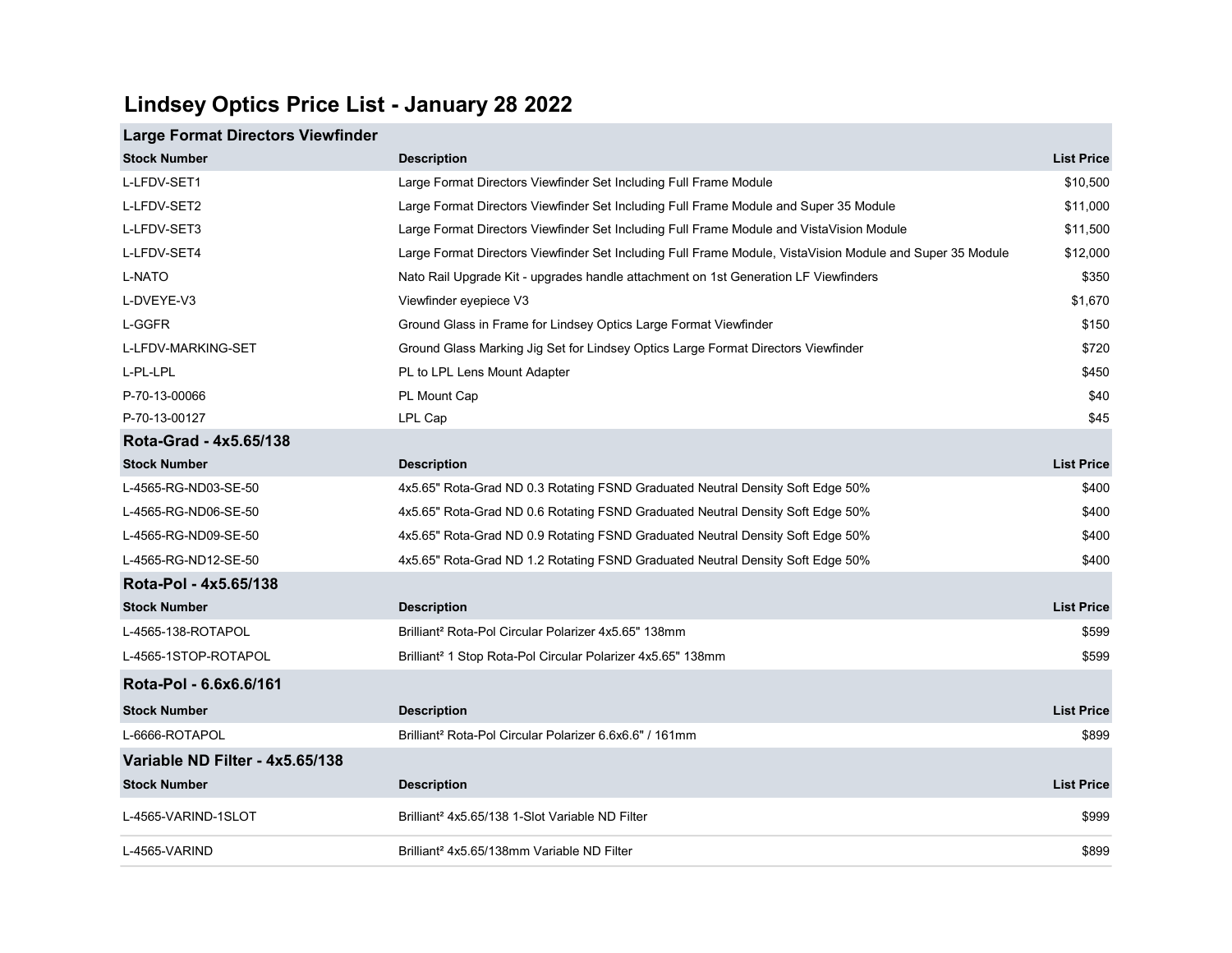|  |  | Variable ND - 6.6x6.6/161 |
|--|--|---------------------------|
|--|--|---------------------------|

**The Co** 

| <b>Stock Number</b>                                      | <b>Description</b>                                              | <b>List Price</b> |
|----------------------------------------------------------|-----------------------------------------------------------------|-------------------|
| L-6666-VARIND                                            | Brilliant <sup>2</sup> 6.6x6.6"/161mm Variable ND Filter        | \$1,299           |
| Rota-Streak™ Filters - 4x5.65/138<br><b>Stock Number</b> | <b>Description</b>                                              | <b>List Price</b> |
| L-4565-RSTREAK-BLUE-SET                                  | Set of Seven 4x5.65" Blue Rota-Streak™ Filters                  | \$2,835           |
| L-4565-RSTREAK-CLEAR-SET                                 | Set of Seven 4x5.65" CLEAR Rota-Streak™ Filters                 | \$2,835           |
| L-4565-RSTREAK-KRYSTAL                                   | Brilliant <sup>2</sup> 4x5.65" Rota-Streak™ KRYSTAL             | \$525             |
| L-4565-RSTREAK-BLUE-KRYSTAL                              | Brilliant <sup>2</sup> 4x5.65" Rota-Streak™ BLUE KRYSTAL        | \$525             |
| L-4565-RSTREAK-PINK-KRYSTAL                              | Brilliant <sup>2</sup> 4x5.65" Rota-Streak™ PINK KRYSTAL        | \$525             |
| L-4565-RSTREAK-BLUE-2MM                                  | Brilliant <sup>2</sup> 4x5.65" Rota-Streak™ BLUE 2mm            | \$450             |
| L-4565-RSTREAK-BLUE-3MM                                  | Brilliant <sup>2</sup> 4x5.65" Rota-Streak™ BLUE 3mm            | \$450             |
| L-4565-RSTREAK-BLUE-4MM                                  | Brilliant <sup>2</sup> 4x5.65" Rota-Streak™ BLUE 4mm            | \$450             |
| L-4565-RSTREAK-BLUE-4STAR                                | Brilliant <sup>2</sup> 4x5.65" Rota-Streak™ BLUE 4 Point Star   | \$450             |
| L-4565-RSTREAK-BLUE-6STAR                                | Brilliant <sup>2</sup> 4x5.65" Rota-Streak™ BLUE 6 Point Star   | \$450             |
| L-4565-RSTREAK-BLUE-6MM                                  | Brilliant <sup>2</sup> 4x5.65" Rota-Streak™ BLUE 6MM            | \$450             |
| L-4565-RSTREAK-BLUE-CLEAR-2MM                            | Brilliant <sup>2</sup> 4x5.65" Rota-Streak™ BLUE-CLEAR 2MM      | \$450             |
| L-4565-RSTREAK-BLUE-CLEAR-CONFETTI                       | Brilliant <sup>2</sup> 4x5.65" Rota-Streak™ BLUE-CLEAR Confetti | \$450             |
| L-4565-RSTREAK-BLUE-CLEAR-SWIRL                          | Brilliant2 4x5.65" Rota-Streak™ Blue & Clear Swirl              | \$450             |
| L-4565-RSTREAK-BLUE-CONFETTI                             | Brilliant <sup>2</sup> 4x5.65" Rota-Streak™ BLUE Confetti       | \$450             |
| L-4565-RSTREAK-BLUE-SWIRL                                | Brilliant <sup>2</sup> 4x5.65" Rota-Streak™ BLUE Swirl          | \$450             |
| L-4565-RSTREAK-CLEAR-2MM                                 | Brilliant <sup>2</sup> 4x5.65" Rota-Streak™ CLEAR 2mm           | \$450             |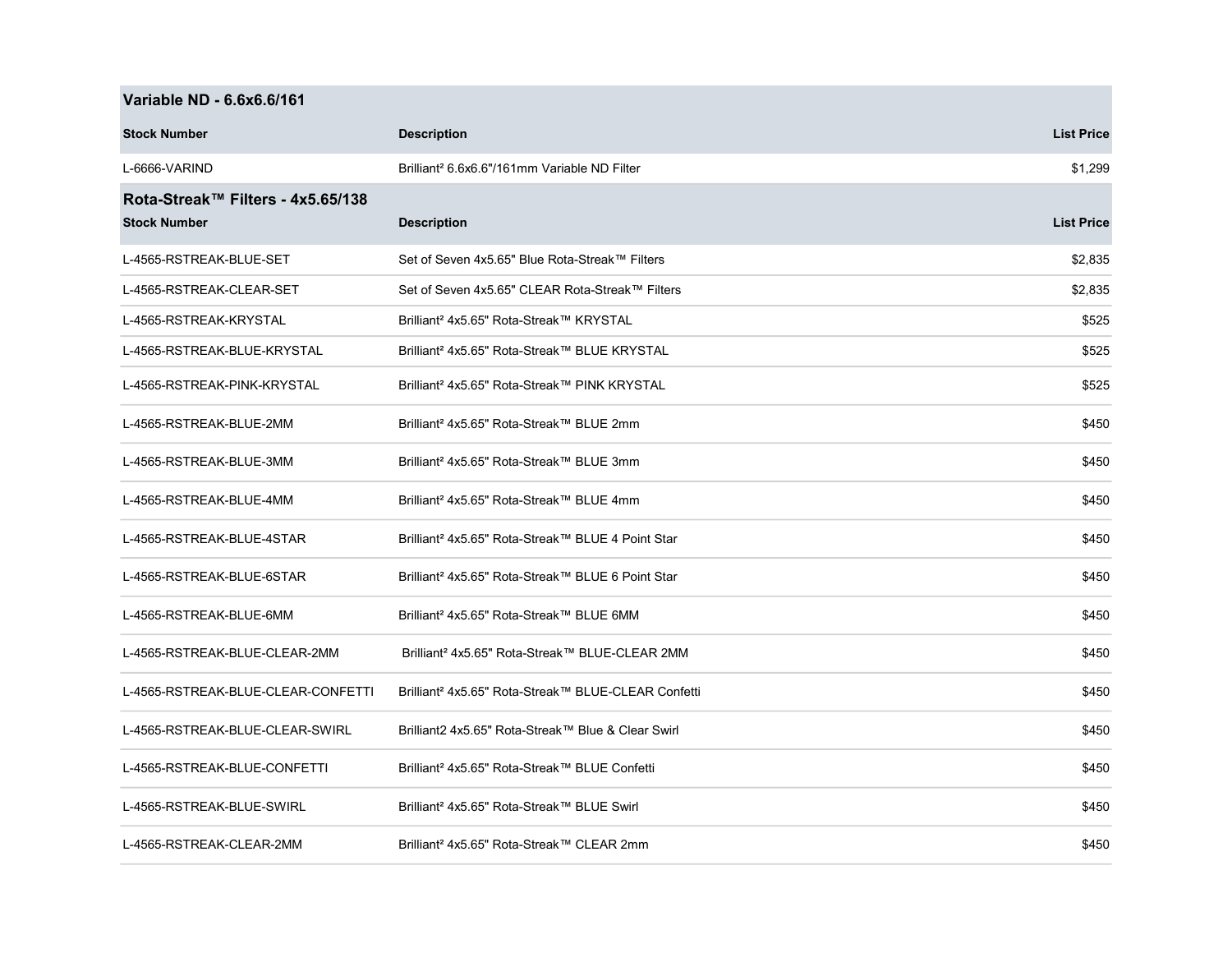| L-4565-RSTREAK-CLEAR-3MM      | Brilliant <sup>2</sup> 4x5.65" Rota-Streak™ CLEAR 3mm          | \$450 |
|-------------------------------|----------------------------------------------------------------|-------|
| L-4565-RSTREAK-CLEAR-4MM      | Brilliant <sup>2</sup> 4x5.65" Rota-Streak™ CLEAR 4mm          | \$450 |
| L-4565-RSTREAK-CLEAR-4STAR    | Brilliant <sup>2</sup> 4x5.65" Rota-Streak™ CLEAR 4 Point Star | \$450 |
| L-4565-RSTREAK-CLEAR-6STAR    | Brilliant <sup>2</sup> 4x5.65" Rota-Streak™ CLEAR 6 Point Star | \$450 |
| L-4565-RSTREAK-CLEAR-6MM      | Brilliant <sup>2</sup> 4x5.65" Rota-Streak™ CLEAR 6mm          | \$450 |
| L-4565-RSTREAK-CLEAR-CONFETTI | Brilliant <sup>2</sup> 4x5.65" Rota-Streak™ CLEAR Confetti     | \$450 |
| L-4565-RSTREAK-CLEAR-SWIRL    | Brilliant <sup>2</sup> 4x5.65" Rota-Streak™ CLEAR Swirl        | \$450 |
| L-4565-RSTREAK-CUSTOM         | Brilliant <sup>2</sup> 4x5.65 Custom Rota-Streak™              | \$450 |
| L-4565-RSTREAK-GREEN-2MM      | Brilliant <sup>2</sup> 4x5.65" Rota-Streak™ GREEN 2mm          | \$450 |
| L-4565-RSTREAK-GREEN-3MM      | Brilliant <sup>2</sup> 4x5.65" Rota-Streak™ GREEN 3mm          | \$450 |
| L-4565-RSTREAK-GREEN-4MM      | Brilliant <sup>2</sup> 4x5.65" Rota-Streak™ GREEN 4mm          | \$450 |
| L-4565-RSTREAK-GREEN-4STAR    | Brilliant <sup>2</sup> 4x5.65" Rota-Streak™ GREEN 4 Point Star | \$450 |
| L-4565-RSTREAK-GREEN-CONFETTI | Brilliant <sup>2</sup> 4x5.65" Rota-Streak™ GREEN Confetti     | \$450 |
| L-4565-RSTREAK-GREEN-SWIRL    | Brilliant <sup>2</sup> 4x5.65" Rota-Streak™ GREEN Swirl        | \$450 |
| L-4565-RSTREAK-PINK-2MM       | Brilliant <sup>2</sup> 4x5.65" Rota-Streak™ PINK 2mm           | \$450 |
| L-4565-RSTREAK-PINK-3MM       | Brilliant <sup>2</sup> 4x5.65" Rota-Streak™ PINK 3mm           | \$450 |
| L-4565-RSTREAK-PINK-4MM       | Brilliant <sup>2</sup> 4x5.65" Rota-Streak™ PINK 4mm           | \$450 |
| L-4565-RSTREAK-PINK-4STAR     | Brilliant <sup>2</sup> 4x5.65" Rota-Streak™ PINK 4 Point Star  | \$450 |
| L-4565-RSTREAK-PINK-CONFETTI  | Brilliant <sup>2</sup> 4x5.65" Rota-Streak™ PINK Confetti      | \$450 |
| L-4565-RSTREAK-PINK-SWIRL     | Brilliant <sup>2</sup> 4x5.65" Rota-Streak™ PINK Swirl         | \$450 |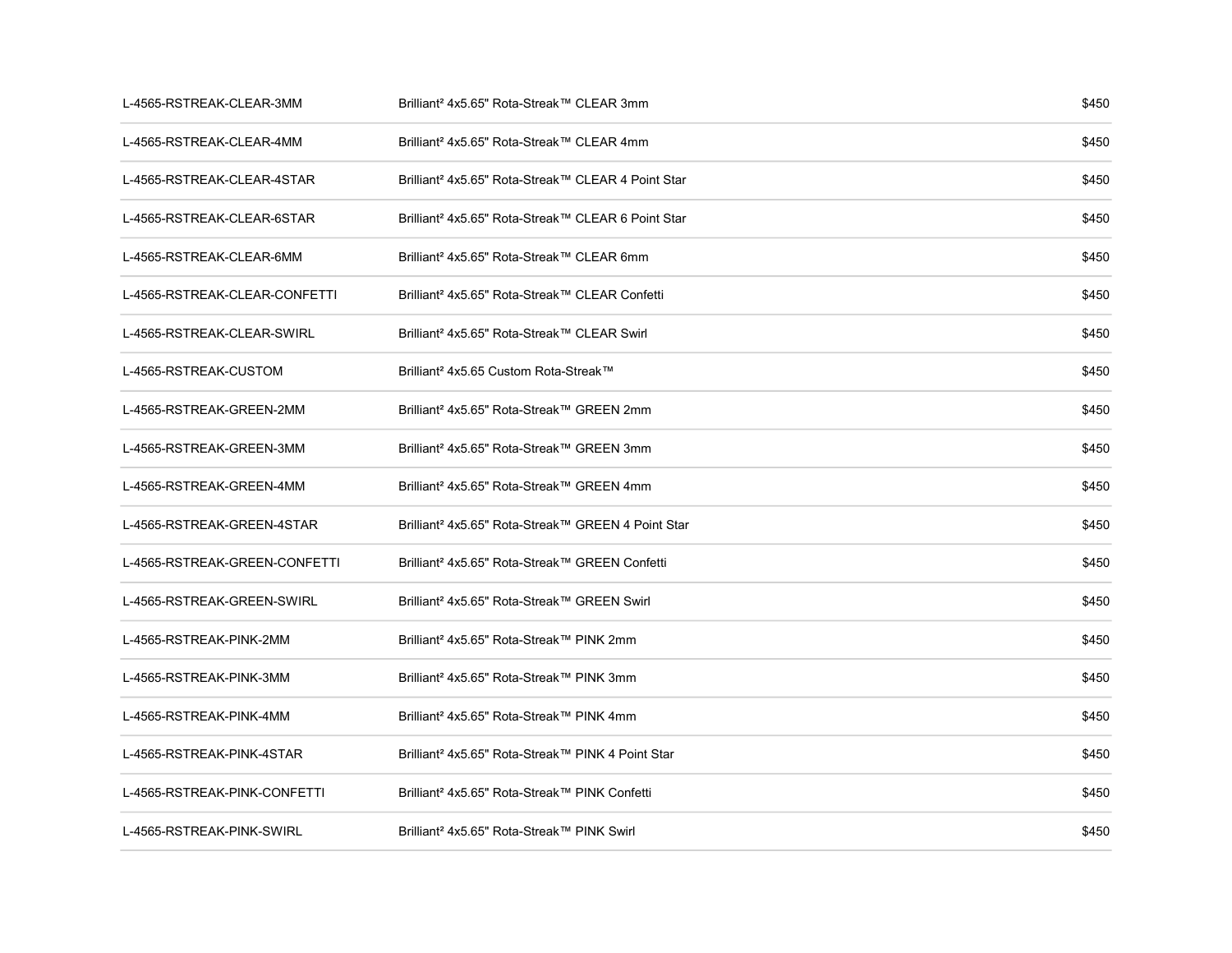| L-4565-RSTREAK-ORANGE-2MM         | Brilliant <sup>2</sup> 4x5.65" Rota-Streak™ ORANGE 2mm                | \$450             |
|-----------------------------------|-----------------------------------------------------------------------|-------------------|
| L-4565-RSTREAK-ORANGE-3MM         | Brilliant <sup>2</sup> 4x5.65" Rota-Streak™ ORANGE 3mm                | \$450             |
| L-4565-RSTREAK-ORANGE-CONFETTI    | Brilliant <sup>2</sup> 4x5.65" Rota-Streak™ ORANGE Confetti           | \$450             |
| L-4565-RSTREAK-ORANGE-SWIRL       | Brilliant <sup>2</sup> 4x5.65" Rota-Streak™ ORANGE Swirl              | \$450             |
| L-4565-RSTREAK-RED-2MM            | Brilliant <sup>2</sup> 4x5.65" Rota-Streak™ RED 2mm                   | \$450             |
| L-4565-RSTREAK-RED-3MM            | Brilliant <sup>2</sup> 4x5.65" Rota-Streak™ RED 3mm                   | \$450             |
| L-4565-RSTREAK-RED-4MM            | Brilliant <sup>2</sup> 4x5.65" Rota-Streak™ RED 4mm                   | \$450             |
| L-4565-RSTREAK-RED-4STAR          | Brilliant <sup>2</sup> 4x5.65" Rota-Streak™ RED 4 Point Star          | \$450             |
| L-4565-RSTREAK-RED-CONFETTI       | Brilliant <sup>2</sup> 4x5.65" Rota-Streak™ RED Confetti              | \$450             |
| L-4565-RSTREAK-RED-SWIRL          | Brilliant <sup>2</sup> 4x5.65" Rota-Streak™ RED Swirl                 | \$450             |
| L-4565-RSTREAK-RWB-CONFETTI       | Brilliant <sup>2</sup> 4x5.65" Rota-Streak™ RED WHITE & BLUE Confetti | \$450             |
| L-4565-RSTREAK-RWB-SWOR;          | Brilliant <sup>2</sup> 4x5.65" Rota-Streak™ RED WHITE & BLUE Swirl    | \$450             |
| L-4565-RSTREAK-YELLOW-2MM         | Brilliant <sup>2</sup> 4x5.65" Rota-Streak™ YELLOW 2mm                | \$450             |
| L-4565-RSTREAK-YELLOW-3MM         | Brilliant <sup>2</sup> 4x5.65" Rota-Streak™ YELLOW 3mm                | \$450             |
| L-4565-RSTREAK-YELLOW-4MM         | Brilliant <sup>2</sup> 4x5.65" Rota-Streak™ YELLOW 4mm                | \$450             |
| L-4565-RSTREAK-YELLOW-4STAR       | Brilliant <sup>2</sup> 4x5.65" Rota-Streak™ YELLOW 4 Point Star       | \$450             |
| L-4565-RSTREAK-YELLOW-CONFETTI    | Brilliant <sup>2</sup> 4x5.65" Rota-Streak™ YELLOW Confetti           | \$450             |
| L-4565-RSTREAK-YELLOW-SWIRL       | Brilliant <sup>2</sup> 4x5.65" Rota-Streak™ YELLOW Swirl              | \$450             |
| Rota-Streak™ - 6.6 x 6.6" / 161mm |                                                                       |                   |
| <b>Stock Number</b>               | <b>Description</b>                                                    | <b>List Price</b> |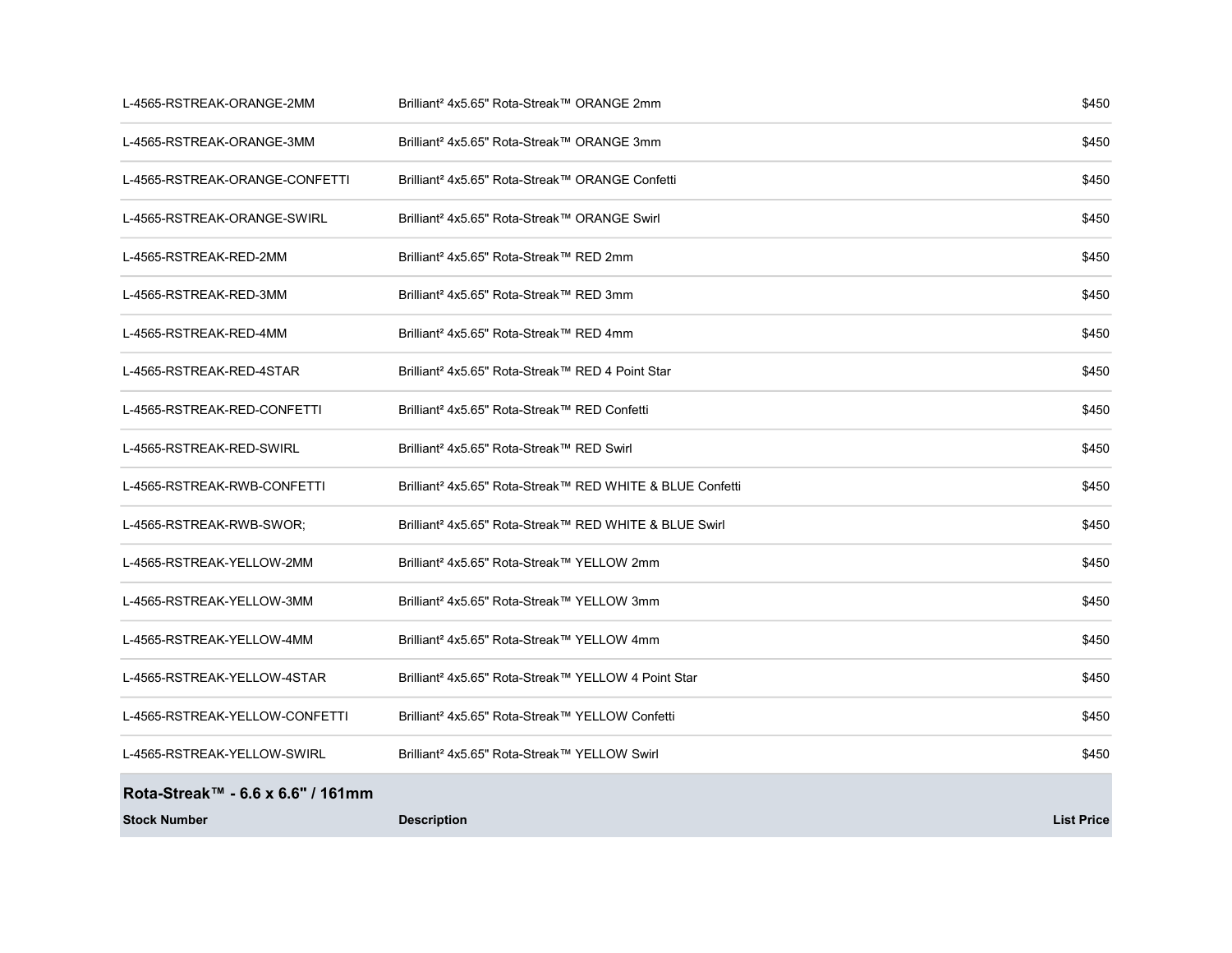| L-6666-RSTREAK-KRYSTAL        | Brilliant <sup>2</sup> 6.6x6.6" Rota-Streak™™ KRYSTAL           | \$749   |
|-------------------------------|-----------------------------------------------------------------|---------|
| L-6666-RSTREAK-BLUE-KRYSTAL   | Brilliant <sup>2</sup> 6.6x6.6" Rota-Streak™ BLUE KRYSTAL       | \$749   |
| L-6666-RSTREAK-PINK-KRYSTAL   | Brilliant <sup>2</sup> 6.6x6.6" Rota-Streak™™ PINK KRYSTAL      | \$749   |
| L-6666-RSTREAK-BLUE-2MM       | Brilliant <sup>2</sup> 6.6x6.6" Rota-Streak™ BLUE 2mm           | \$649   |
| L-6666-RSTREAK-BLUE-3MM       | Brilliant <sup>2</sup> 6.6x6.6" Rota-Streak™ BLUE 3mm           | \$649   |
| L-6666-RSTREAK-BLUE-4MM       | Brilliant <sup>2</sup> 6.6x6.6" Rota-Streak™ BLUE 4mm           | \$649   |
| L-6666-RSTREAK-BLUE-6MM       | Brilliant <sup>2</sup> 6.6x6.6" Rota-Streak™ BLUE 6mm           | \$649   |
| L-6666-RSTREAK-BLUE-SWIRL     | Brilliant <sup>2</sup> 6.6x6.6" Rota-Streak™ BLUE Swirl         | \$649   |
| L-6666-RSTREAK-BLUE-CONFETTI  | Brilliant <sup>2</sup> 6.6x6.6" Rota-Streak™ BLUE Confetti      | \$649   |
| L-6666-RSTREAK-BLUE-4STAR     | Brilliant <sup>2</sup> 6.6x6.6" Rota-Streak™ BLUE 4 Point Star  | \$649   |
| L-6666-RSTREAK-BLUE-SET       | Set of 7 6.6x6.6" Blue Rota-Streak™ Filters                     | \$4,089 |
| L-6666-RSTREAK-CLEAR-2MM      | Brilliant <sup>2</sup> 6.6x6.6" Rota-Streak™ CLEAR 2mm          | \$649   |
| L-6666-RSTREAK-CLEAR-3MM      | Brilliant <sup>2</sup> 6.6x6.6" Rota-Streak™ CLEAR 3mm          | \$649   |
| L-6666-RSTREAK-CLEAR-4MM      | Brilliant <sup>2</sup> 6.6x6.6" Rota-Streak™ CLEAR 4mm          | \$649   |
| L-6666-RSTREAK-CLEAR-6MM      | Brilliant <sup>2</sup> 6.6x6.6" Rota-Streak™ CLEAR 6mm          | \$649   |
| L-6666-RSTREAK-CLEAR-SWIRL    | Brilliant <sup>2</sup> 6.6x6.6" Rota-Streak™ CLEAR Swirl        | \$649   |
| L-6666-RSTREAK-CLEAR-CONFETTI | Brilliant <sup>2</sup> 6.6x6.6" Rota-Streak™ CLEAR Confetti     | \$649   |
| L-6666-RSTREAK-CLEAR-4STAR    | Brilliant <sup>2</sup> 6.6x6.6" Rota-Streak™ CLEAR 4 Point Star | \$649   |
| L-6666-RSTREAK-CLEAR-SET      | Set of Seven 6.6x6.6" CLEAR Rota-Streak™ Filters                | \$4,089 |
| L-6666-RSTREAK-PINK-2MM       | Brilliant <sup>2</sup> 6.6x6.6" Rota-Streak™ PINK 2mm           | \$649   |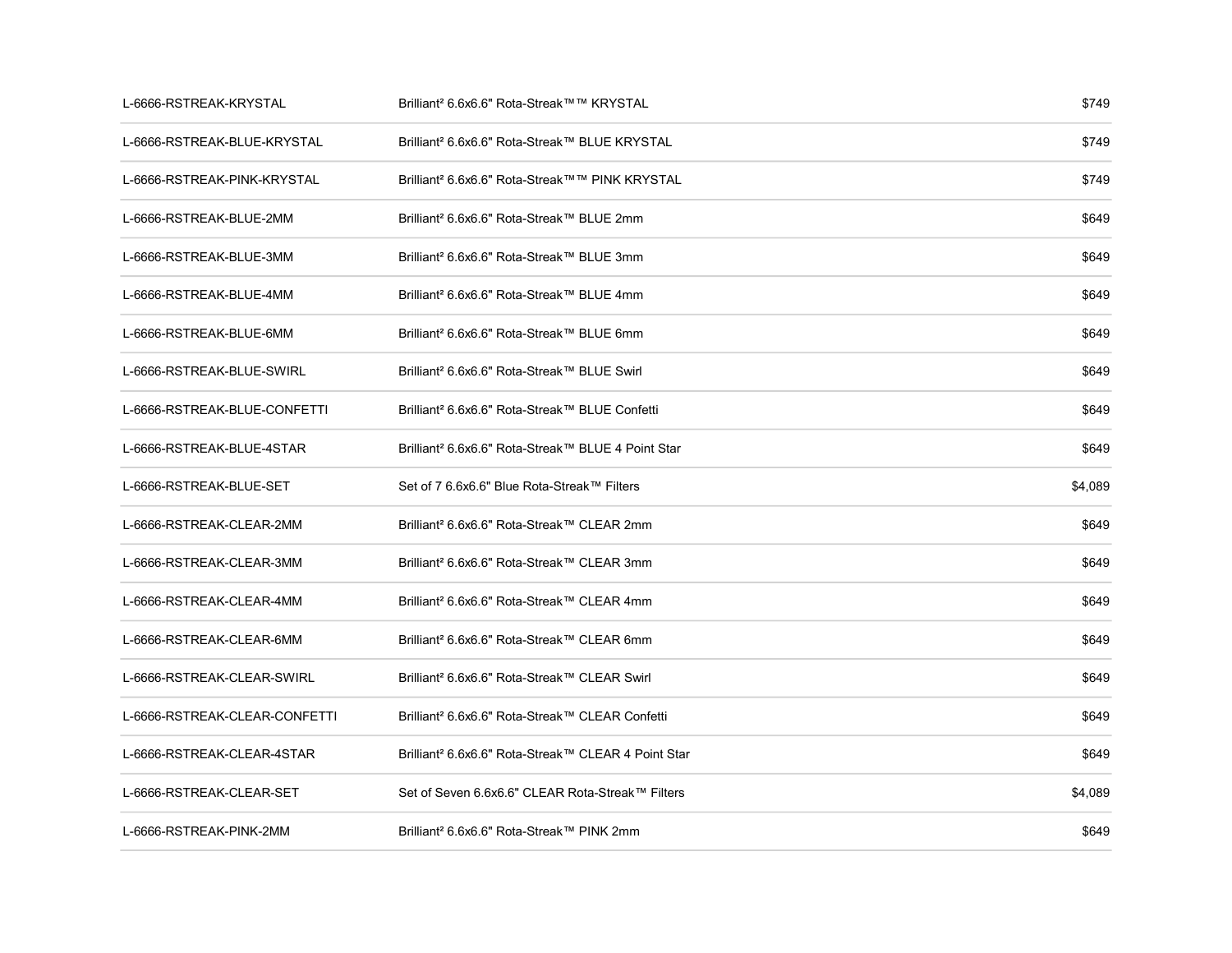| L-6666-RSTREAK-PINK-3MM       | Brilliant <sup>2</sup> 6.6x6.6" Rota-Streak™ PINK 3mm           | \$649 |
|-------------------------------|-----------------------------------------------------------------|-------|
| L-6666-RSTREAK-PINK-4MM       | Brilliant <sup>2</sup> 6.6x6.6" Rota-Streak™ PINK 4mm           | \$649 |
| L-6666-RSTREAK-PINK-6MM       | Brilliant <sup>2</sup> 6.6x6.6" Rota-Streak™ PINK 6mm           | \$649 |
| L-6666-RSTREAK-PINK-SWIRL     | Brilliant <sup>2</sup> 6.6x6.6" Rota-Streak™ PINK Swirl         | \$649 |
| L-6666-RSTREAK-PINK-CONFETTI  | Brilliant <sup>2</sup> 6.6x6.6" Rota-Streak™ PINK Confetti      | \$649 |
| L-6666-RSTREAK-PINK-4STAR     | Brilliant <sup>2</sup> 6.6x6.6" Rota-Streak™ PINK 4 Point Star  | \$649 |
| L-6666-RSTREAK-RED-2MM        | Brilliant <sup>2</sup> 6.6x6.6" Rota-Streak™ RED 2mm            | \$649 |
| L-6666-RSTREAK-RED-3MM        | Brilliant <sup>2</sup> 6.6x6.6" Rota-Streak™ RED 3mm            | \$649 |
| L-6666-RSTREAK-RED-4MM        | Brilliant <sup>2</sup> 6.6x6.6" Rota-Streak™ RED 4mm            | \$649 |
| L-6666-RSTREAK-RED-6MM        | Brilliant <sup>2</sup> 6.6x6.6" Rota-Streak™ RED 6mm            | \$649 |
| L-6666-RSTREAK-RED-SWIRL      | Brilliant <sup>2</sup> 6.6x6.6" Rota-Streak™ RED Swirl          | \$649 |
| L-6666-RSTREAK-RED-CONFETTI   | Brilliant <sup>2</sup> 6.6x6.6" Rota-Streak™ RED Confetti       | \$649 |
| L-6666-RSTREAK-RED-4STAR      | Brilliant <sup>2</sup> 6.6x6.6" Rota-Streak™ RED 4 Point Star   | \$649 |
| L-6666-RSTREAK-GREEN-2MM      | Brilliant <sup>2</sup> 6.6x6.6" Rota-Streak™ GREEN 2mm          | \$649 |
| L-6666-RSTREAK-GREEN-3MM      | Brilliant <sup>2</sup> 6.6x6.6" Rota-Streak™ GREEN 3mm          | \$649 |
| L-6666-RSTREAK-GREEN-4MM      | Brilliant <sup>2</sup> 6.6x6.6" Rota-Streak™ GREEN 4mm          | \$649 |
| L-6666-RSTREAK-GREEN-6MM      | Brilliant <sup>2</sup> 6.6x6.6" Rota-Streak™ GREEN 6mm          | \$649 |
| L-6666-RSTREAK-GREEN-SWIRL    | Brilliant <sup>2</sup> 6.6x6.6" Rota-Streak™ GREEN Swirl        | \$649 |
| L-6666-RSTREAK-GREEN-CONFETTI | Brilliant <sup>2</sup> 6.6x6.6" Rota-Streak™ GREEN Confetti     | \$649 |
| L-6666-RSTREAK-GREEN-4STAR    | Brilliant <sup>2</sup> 6.6x6.6" Rota-Streak™ GREEN 4 Point Star | \$649 |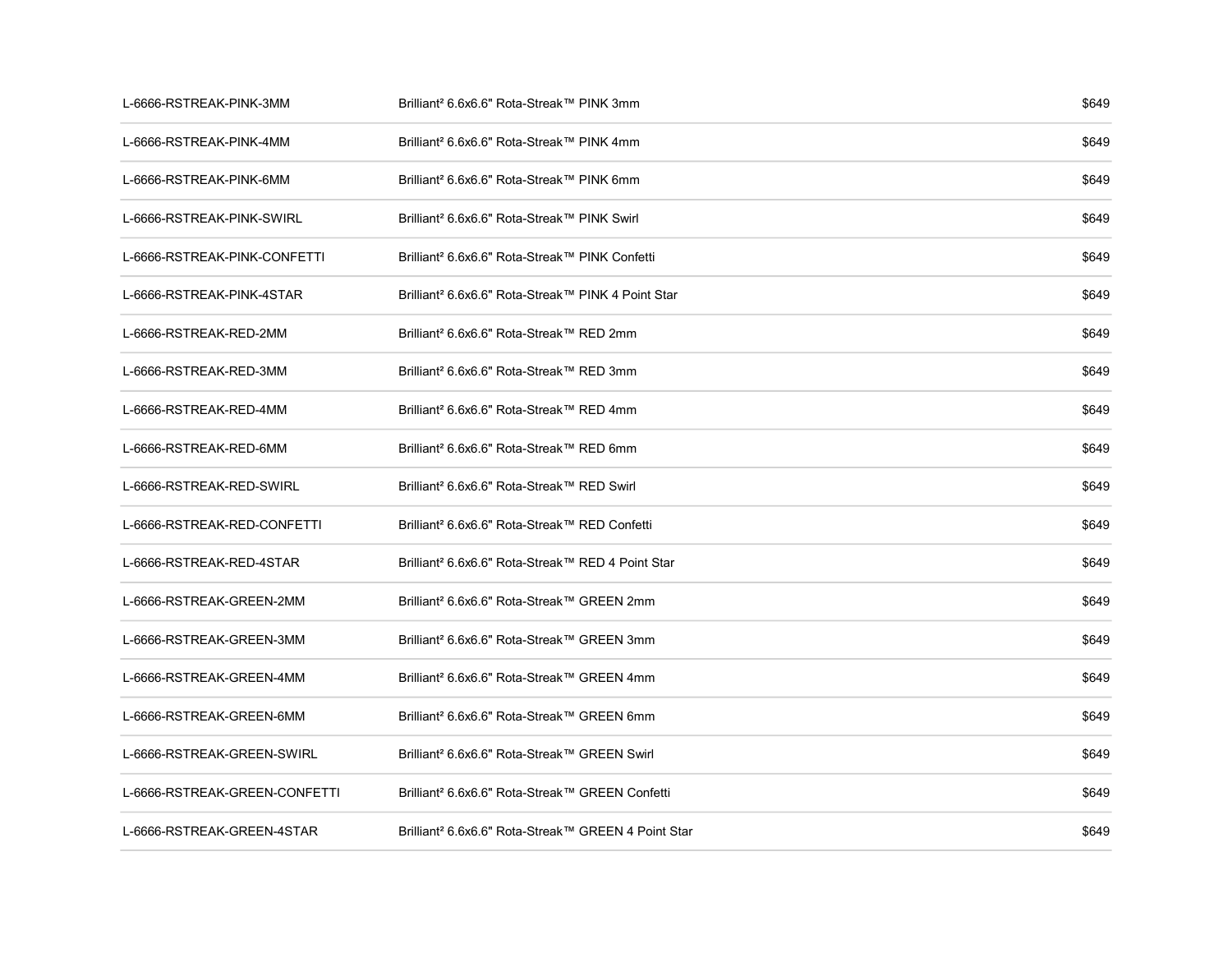| L-6666-RSTREAK-YELLOW-2MM                                                       | Brilliant <sup>2</sup> 6.6x6.6" Rota-Streak™ YELLOW 2mm                   | \$649             |
|---------------------------------------------------------------------------------|---------------------------------------------------------------------------|-------------------|
| L-6666-RSTREAK-YELLOW-3MM                                                       | Brilliant <sup>2</sup> 6.6x6.6" Rota-Streak™ YELLOW 3mm                   | \$649             |
| L-6666-RSTREAK-YELLOW-4MM                                                       | Brilliant <sup>2</sup> 6.6x6.6" Rota-Streak™ YELLOW 4mm                   | \$649             |
| L-6666-RSTREAK-YELLOW-6MM                                                       | Brilliant <sup>2</sup> 6.6x6.6" Rota-Streak™ YELLOW 6mm                   | \$649             |
| L-6666-RSTREAK-YELLOW-SWIRL                                                     | Brilliant <sup>2</sup> 6.6x6.6" Rota-Streak™ YELLOW Swirl                 | \$649             |
| L-6666-RSTREAK-YELLOW-CONFETTI                                                  | Brilliant <sup>2</sup> 6.6x6.6" Rota-Streak™ YELLOW Confetti              | \$649             |
| L-6666-RSTREAK-YELLOW-4STAR                                                     | Brilliant <sup>2</sup> 6.6x6.6" Rota-Streak™ YELLOW 4 Point Star          | \$649             |
| <b>Clear Filters - With Anti-Reflection Coating</b><br><b>Stock Number</b>      | <b>Description</b>                                                        | <b>List Price</b> |
| L-44-CLEAR-AR                                                                   | 4" x 4" Brilliant Clear with Anti-Reflection Coating                      | \$125             |
| L-4565-CLEAR-AR                                                                 | 4" x 5.650" Brilliant Clear with Anti-Reflection Coating                  | \$200             |
| L-565565-CLEAR-AR                                                               | 5.65" x 5.65" Brilliant Clear with Anti-Reflection Coating                | \$269             |
| L-6666-CLEAR-AR                                                                 | 6.6" x 6.6" Brilliant Clear with Anti-Reflection Coating                  | \$315             |
| L-138-CLEAR-AR                                                                  | 138mm Round Brilliant Clear with Anti-Reflection Coating                  | \$240             |
| L-45-CLEAR-AR                                                                   | 4.5" Round Brilliant Clear with Anti-Reflection Coating                   | \$160             |
| I-111-CLEAR-CABRIO                                                              | 111mm Clear Filter for Fujinon Cabrio                                     | \$430             |
| L-112-CLEAR-AR-CANON                                                            | 112mm Clear Filter for Canon Cine-Servo Lenses                            | \$400             |
| <b>Polarizing Filters - With Anti-Reflection Coating</b><br><b>Stock Number</b> | <b>Description</b>                                                        | <b>List Price</b> |
| L-4565-138-ROTAPOL                                                              | Brilliant <sup>2</sup> Rota-Pol Circular Polarizer 4x5.65" 138mm          | \$599             |
| L-6666-ROTAPOL                                                                  | Brilliant <sup>2</sup> Rota-Pol Circular Polarizer 6.6"x6.6" / 161mm      | \$899             |
| L-4565-CPOLA-AR                                                                 | 4" x 5.650" Brilliant Circular Polarizer with Anti-Reflection Coating     | \$450             |
| L-4565-LPOLA-AR                                                                 | 4" x 5.650" Brilliant-Pol Linear Polarizer with Anti-Reflection Coating   | \$450             |
| L-138-LPOLA-AR                                                                  | 138mm Round Brilliant-Pol Linear Polarizer with Anti-Reflection Coating   | \$450             |
| L-138-CPOLA-AR                                                                  | 138mm Round Brilliant-Pol Circular Polarizer with Anti-Reflection Coating | \$450             |
| L-45-CPOLA-AR                                                                   | 4.5" Round Brilliant-Pol Circular Polarizer with Anti-Reflection Coating  | \$255             |
| L-45-LPOLA-AR                                                                   | 4.5" Round Brilliant-Pol Linear Polarizer with Anti-Reflection Coating    | \$255             |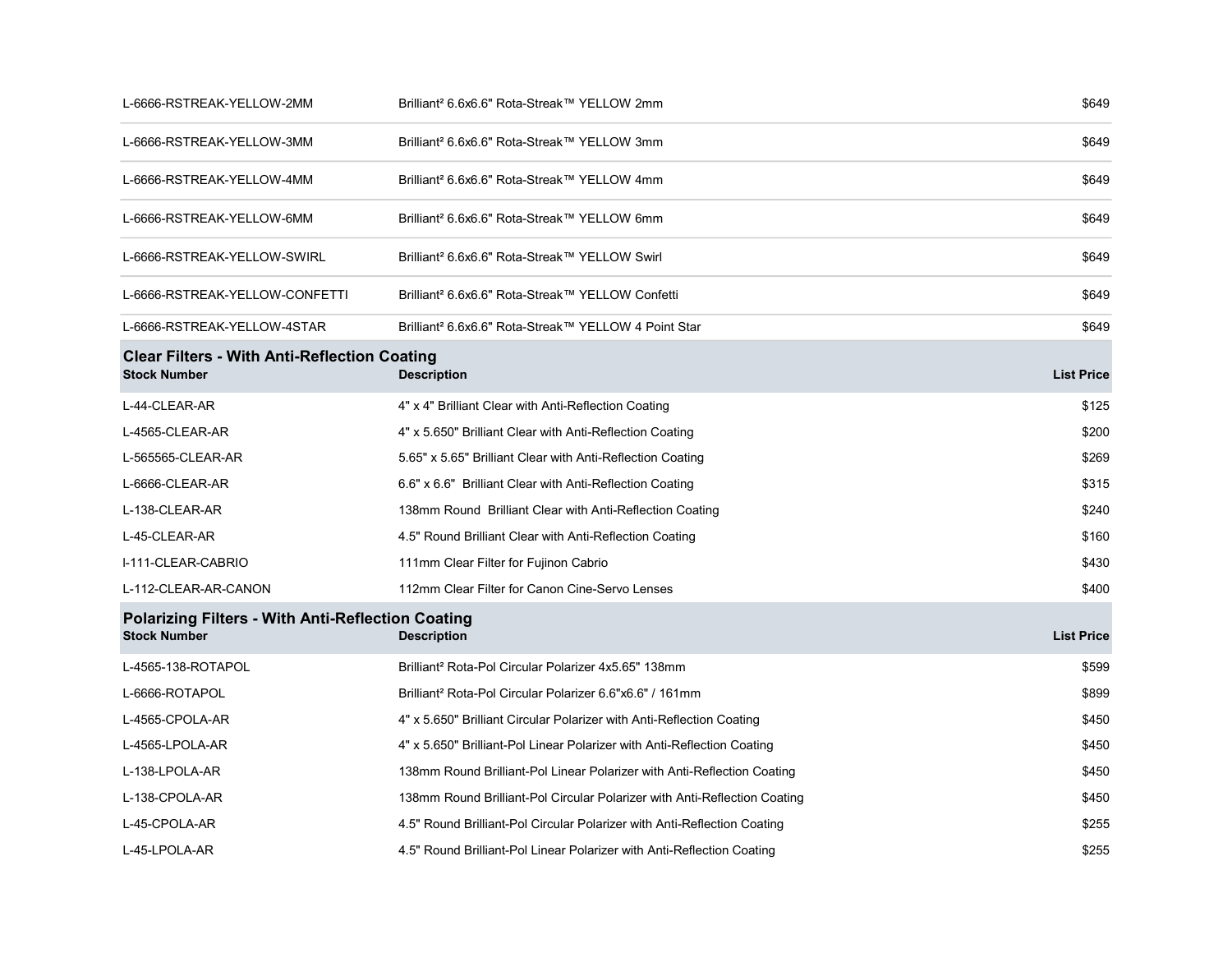| L-45-CPOLA-AR-UM                                                               | 4.5" Round Brilliant-Pol Circular Polarizer with Anti-Reflection Coating - UNMOUNTED                                | \$245             |
|--------------------------------------------------------------------------------|---------------------------------------------------------------------------------------------------------------------|-------------------|
| L-45-LPOLA-AR-UM                                                               | 4.5" Round Brilliant-Pol Linear Polarizer with Anti-Reflection Coating - UNMOUNTED                                  | \$245             |
| <b>Close UP Diopters - With Anti-Reflection Coating</b><br><b>Stock Number</b> | <b>Description</b>                                                                                                  | <b>List Price</b> |
| L-45-DIOPTER1/2-AR                                                             | 4.5" Round +1/2 Diopter Brilliant Close-Up Lens                                                                     | \$395             |
| L-45-DIOPTER1-AR                                                               | 4.5" Round +1 Diopter Brilliant Close-Up Lens                                                                       | \$395             |
| L-45-DIOPTER2-AR                                                               | 4.5" Round +2 Diopter Brilliant Close-Up Lens                                                                       | \$395             |
| L-45-DIOPTER3-AR                                                               | 4.5" Round +3 Diopter Brilliant Close-Up Lens                                                                       | \$395             |
| <b>Stock Number</b>                                                            | 138mm Round Close Up Lenses - Diopters - With Anti-Reflection Coating<br><b>Description</b>                         | <b>List Price</b> |
| L-138-DIOPTER1/4-AR                                                            | 138mm +1/4 Diopter Brilliant Close-Up Lens                                                                          | \$495             |
| L-138-DIOPTER1/2-AR                                                            | 138mm +1/2 Diopter Brilliant Close-Up Lens                                                                          | \$495             |
| L-138-DIOPTER1-AR                                                              | 138mm +1 Diopter Brilliant Close-Up Lens                                                                            | \$495             |
| L-138-DIOPTER2-AR                                                              | 138MM +2 Diopter Brilliant Close-Up Lens                                                                            | \$495             |
| L-138-DIOPTER3-AR                                                              | 138mm +3 Diopter Brilliant Close-Up Lens                                                                            | \$495             |
| <b>Stock Number</b>                                                            | 138mm Round Close Up Lenses - Diopters - Split Field and Slots - With Anti-Reflection Coating<br><b>Description</b> | <b>List Price</b> |
| L-138-DIOPTER1/4-SP-50                                                         | 138mm +1/4 Diopter Brilliant Split Field Close-Up Lens 50%                                                          | \$550             |
| L-138-DIOPTER1/2-SP-50                                                         | 138mm +1/2 Diopter Brilliant Split Field Close-Up Lens 50%                                                          | \$550             |
| L-138-DIOPTER1-SP-50                                                           | 138mm +1 Diopter Brilliant Split Field Close-Up Lens 50%                                                            | \$550             |
| L-138-DIOPTER2-SP-50                                                           | 138mm +2 Diopter Brilliant Split Field Close-Up Lens 50%                                                            | \$550             |
| L-138-DIOPTER3-SP-50                                                           | 138mm +3 Diopter Brilliant Split Field Close-Up Lens 50%                                                            | \$550             |
| L-138-DIOP1/2-RSL-15                                                           | 138mm +1/2 Diopter Brilliant Slot Close-Up Lens 15mm Slot                                                           | \$650             |
| L-138-DIOP1/2-RSL-30                                                           | 138mm +1/2 Diopter Brilliant Slot Close-Up Lens 30mm Slot                                                           | \$650             |
| L-138-DIOP1/2-RSL-45                                                           | 138mm +1/2 Diopter Brilliant Slot Close-Up Lens 45mm Slot                                                           | \$650             |
| L-138-DIOP1-RSL-15                                                             | 138mm +1 Diopter Brilliant Slot Close-Up Lens 15mm Slot                                                             | \$650             |
| L-138-DIOP1-RSL-30                                                             | 138mm +1 Diopter Brilliant Slot Close-Up Lens 30mm Slot                                                             | \$650             |
| L-138-DIOP1-RSL-45                                                             | 138mm +1 Diopter Brilliant Slot Close-Up Lens 45mm Slot                                                             | \$650             |
| L-138-DIOP2-RSL-15                                                             | 138mm +2 Diopter Brilliant Slot Close-Up Lens 15mm Slot                                                             | \$650             |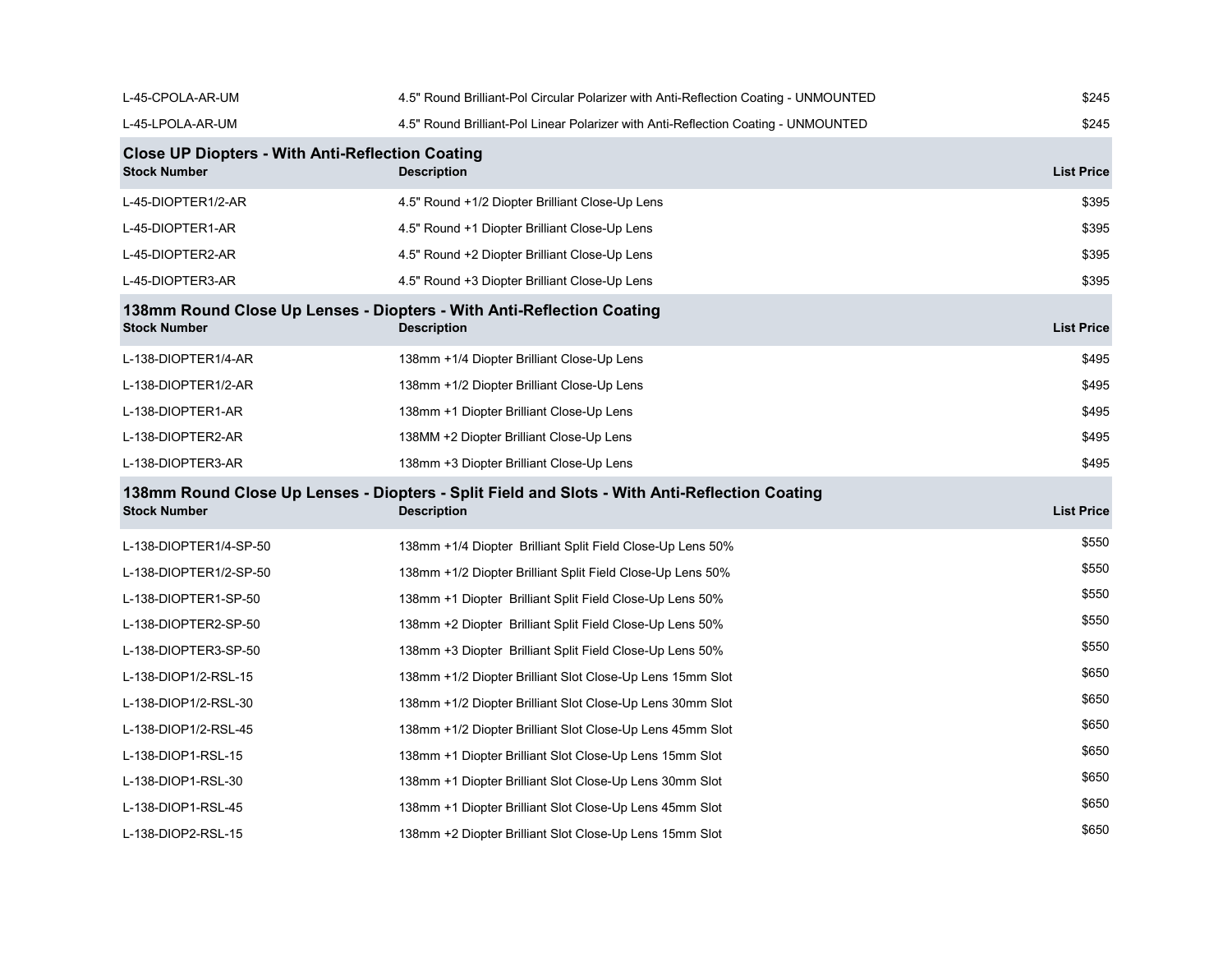| L-138-DIOP2-RSL-30          | 138mm +2 Diopter Brilliant Slot Close-Up Lens 30mm Slot                                                           | \$650             |
|-----------------------------|-------------------------------------------------------------------------------------------------------------------|-------------------|
| L-138-DIOP2-RSL-45          | 138mm +2 Diopter Brilliant Slot Close-Up Lens 45mm Slot                                                           | \$650             |
| L-138-DIOP3-RSL-15          | 138mm +3 Diopter Brilliant Slot Close-Up Lens 15mm Slot                                                           | \$650             |
| L-138-DIOP3-RSL-30          | 138mm +3 Diopter Brilliant Slot Close-Up Lens 30mm Slot                                                           | \$650             |
| L-138-DIOP3-RSL-45          | 138mm +3 Diopter Brilliant Slot Close-Up Lens 45mm Slot                                                           | \$650             |
| <b>Stock Number</b>         | 4x5.65 Tray Mount Close Up Lenses - Diopters - With Anti-Reflection Coating<br><b>Description</b>                 | <b>List Price</b> |
| L-4565-DIOPTER1/4           | 4"x5.65" +1/4 Diopter Brilliant <sup>2</sup> Tray Mount Close-Up Lens                                             | \$580             |
| L-4565-DIOPTER1/2           | 4"x5.65" +1/2 Diopter Brilliant <sup>2</sup> Tray Mount Close-Up Lens                                             | \$580             |
| L-4565-DIOPTER1             | 4"x5.65" +1 Diopter Brilliant <sup>2</sup> Tray Mount Close-Up Lens                                               | \$580             |
| L-4565-DIOPTER2             | 4"x5.65" +2 Diopter Brilliant <sup>2</sup> Tray Mount Close-Up Lens                                               | \$580             |
| L-4565-DIOPTER3             | 4"x5.65" +3 Diopter Brilliant <sup>2</sup> Tray Mount Close-Up Lens                                               | \$580             |
| L-4565-DIOPTER-SET          | 4"x5.65" Tray Mount Diopter Set (Set of 5 Tray Mount Diopters)                                                    | \$2,900           |
| L-4565-DIOPTER1/4-ST        | 4"x5.65" +1/4 Diopter Brilliant <sup>2</sup> Tray Mount Studio Close-Up Lens                                      | \$610             |
| L-4565-DIOPTER1/2-ST        | 4"x5.65" +1/2 Diopter Brilliant <sup>2</sup> Tray Mount Studio Close-Up Lens                                      | \$610             |
| L-4565-DIOPTER1-ST          | 4"x5.65" +1 Diopter Brilliant <sup>2</sup> Tray Mount Studio Close-Up Lens                                        | \$610             |
| L-4565-DIOPTER2-ST          | 4"x5.65" +2 Diopter Brilliant <sup>2</sup> Tray Mount Studio Close-Up Lens                                        | \$610             |
| L-4565-DIOPTER3-ST          | 4"x5.65" +3 Diopter Brilliant <sup>2</sup> Tray Mount Studio Close-Up Lens                                        | \$610             |
| <b>Stock Number</b>         | 4xx5.65 Tray Mount Close Up Lenses - Split and Slot Diopters - With Anti-Reflection Coating<br><b>Description</b> | <b>List Price</b> |
| L-4565-DIOPTER1/4-RSPLIT-50 | 4x5.65" +1/4 Diopter Brilliant <sup>2</sup> Rota-Split Close-Up Lens 50%                                          | \$675             |
| L-4565-DIOPTER1/2-RSPLIT-50 | 4x5.65" +1/2 Diopter Brilliant <sup>2</sup> Rota-Split Close-Up Lens 50%                                          | \$675             |
| L-4565-DIOPTER1-RSPLIT-50   | 4x5.65" +1 Diopter Brilliant <sup>2</sup> Rota-Split Close-Up Lens 50%                                            | \$675             |
| L-4565-DIOPTER2-RSPLIT-50   | 4x5.65" +2 Diopter Brilliant <sup>2</sup> Rota-Split Close-Up Lens 50%                                            | \$675             |
| L-4565-DIOPTER3-RSPLIT-50   | 4x5.65" +3 Diopter Brilliant <sup>2</sup> Rota-Split Close-Up Lens 50%                                            | \$675             |
| L-4565-DIOP1/2-RSL-15       | 4x5.65" +1/2 Diopter Brilliant Slot Close-Up Lens 15mm Slot                                                       | \$650             |
| L-4565-DIOP1/2-RSL-30       | 4x5.65" +1/2 Diopter Brilliant Slot Close-Up Lens 30mm Slot                                                       | \$750             |
| L-4565-DIOP1/2-RSL-45       | 4x5.65" +1/2 Diopter Brilliant Slot Close-Up Lens 45mm Slot                                                       | \$750             |
| L-4565-DIOP1-RSL-15         | 4x5.65" +1 Diopter Brilliant Slot Close-Up Lens 15mm Slot                                                         | \$750             |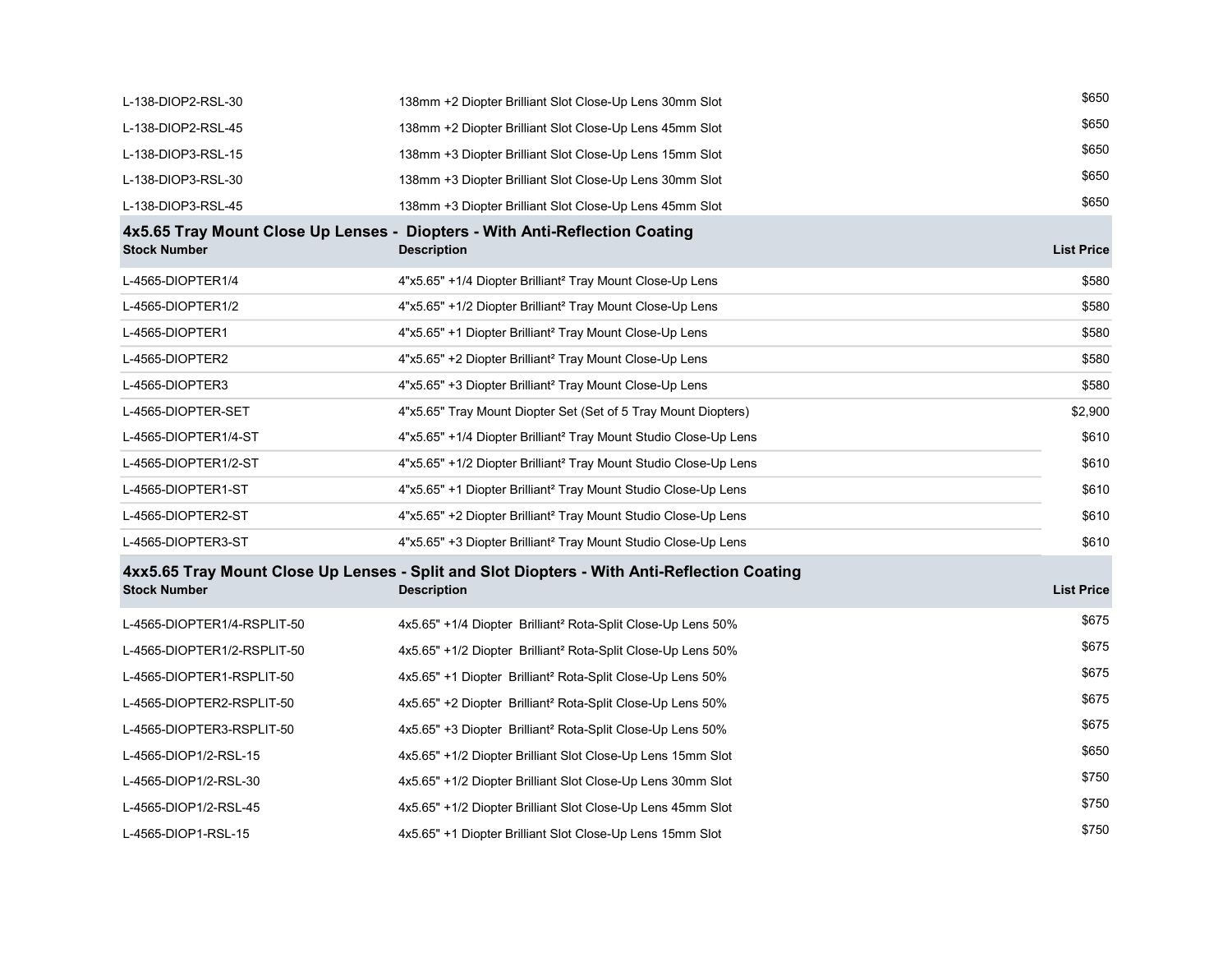| L-4565-DIOP1-RSL-30 | 4x5.65" +1 Diopter Brilliant Slot Close-Up Lens 30mm Slot                                                       | \$750             |
|---------------------|-----------------------------------------------------------------------------------------------------------------|-------------------|
| L-4565-DIOP1-RSL-45 | 4x5.65" +1 Diopter Brilliant Slot Close-Up Lens 45mm Slot                                                       | \$750             |
| L-4565-DIOP2-RSL-15 | 4x5.65" +2 Diopter Brilliant Slot Close-Up Lens 15mm Slot                                                       | \$750             |
| L-4565-DIOP2-RSL-30 | 4x5.65" +2 Diopter Brilliant Slot Close-Up Lens 30mm Slot                                                       | \$750             |
| L-4565-DIOP2-RSL-45 | 4x5.65" +2 Diopter Brilliant Slot Close-Up Lens 45mm Slot                                                       | \$750             |
| L-4565-DIOP3-RSL-15 | 4x5.65" +3 Diopter Brilliant Slot Close-Up Lens 15mm Slot                                                       | \$750             |
| L-4565-DIOP3-RSL-30 | 4x5.65" +3 Diopter Brilliant Slot Close-Up Lens 30mm Slot                                                       | \$750             |
| L-4565-DIOP3-RSL-45 | 4x5.65" +3 Diopter Brilliant Slot Close-Up Lens 45mm Slot                                                       | \$750             |
| <b>Stock Number</b> | 6.6x6.6" Tray Mount Close Up Lenses - Diopters - With Anti-Reflection Coating<br><b>Description</b>             | <b>List Price</b> |
| L-6666-DIOPTER1/2   | 6.6" x 6.6" +1/2 Diopter Brilliant <sup>2</sup> Tray Mount Close-Up Lens                                        | \$1,099           |
| L-6666-DIOPTER1     | 6.6" x 6.6" +1 Diopter Brilliant <sup>2</sup> Tray Mount Close-Up Lens                                          | \$1,099           |
| L-6666-DIOPTER2     | 6.6" x 6.6" +2 Diopter Brilliant <sup>2</sup> Tray Mount Close-Up Lens                                          | \$1,099           |
| L-6666-DIOPTER3     | 6.6" x 6.6" +3 Diopter Brilliant <sup>2</sup> Tray Mount Close-Up Lens                                          | \$1,099           |
|                     |                                                                                                                 |                   |
| <b>Stock Number</b> | 4" x 4" Full Spectrum Infrared Neutral Density Filters - With Anti-Reflection Coating<br><b>Description</b>     | <b>List Price</b> |
| L-44-ND03-IR-AR     | 4" x 4" Brilliant IR ND 0.3 Filter with Anti-Reflection Coating                                                 | \$220             |
| L-44-ND06-IR-AR     | 4" x 4" Brilliant IR ND 0.6 Filter with Anti-Reflection Coating                                                 | \$220             |
| L-44-ND09-IR-AR     | 4" x 4" Brilliant IR ND 0.9 Filter with Anti-Reflection Coating                                                 | \$220             |
| L-44-ND12-IR-AR     | 4" x 4" Brilliant IR ND 1.2 Filter with Anti-Reflection Coating                                                 | \$220             |
| L-44-ND15-IR-AR     | 4" x 4" Brilliant IR ND 1.5 Filter with Anti-Reflection Coating                                                 | \$220             |
| L-44-ND18-IR-AR     | 4" x 4" Brilliant IR ND 1.8 Filter with Anti-Reflection Coating                                                 | \$220             |
| L-44-ND21-IR-AR     | 4" x 4" Brilliant IR ND 2.1 Filter with Anti-Reflection Coating                                                 | \$220             |
| L-44-ND24-IR-AR     | 4" x 4" Brilliant IR ND 2.4 Filter with Anti-Reflection Coating                                                 | \$220             |
| L-44-ND27-IR-AR     | 4" x 4" Brilliant IR ND 2.7 Filter with Anti-Reflection Coating                                                 | \$220             |
| L-44-ND30-IR-AR     | 4" x 4" Brilliant IR ND 3.0 Filter with Anti-Reflection Coating                                                 | \$220             |
| <b>Stock Number</b> | 4" x 5.650" Full Spectrum Infrared Neutral Density Filters - With Anti-Reflection Coating<br><b>Description</b> | <b>List Price</b> |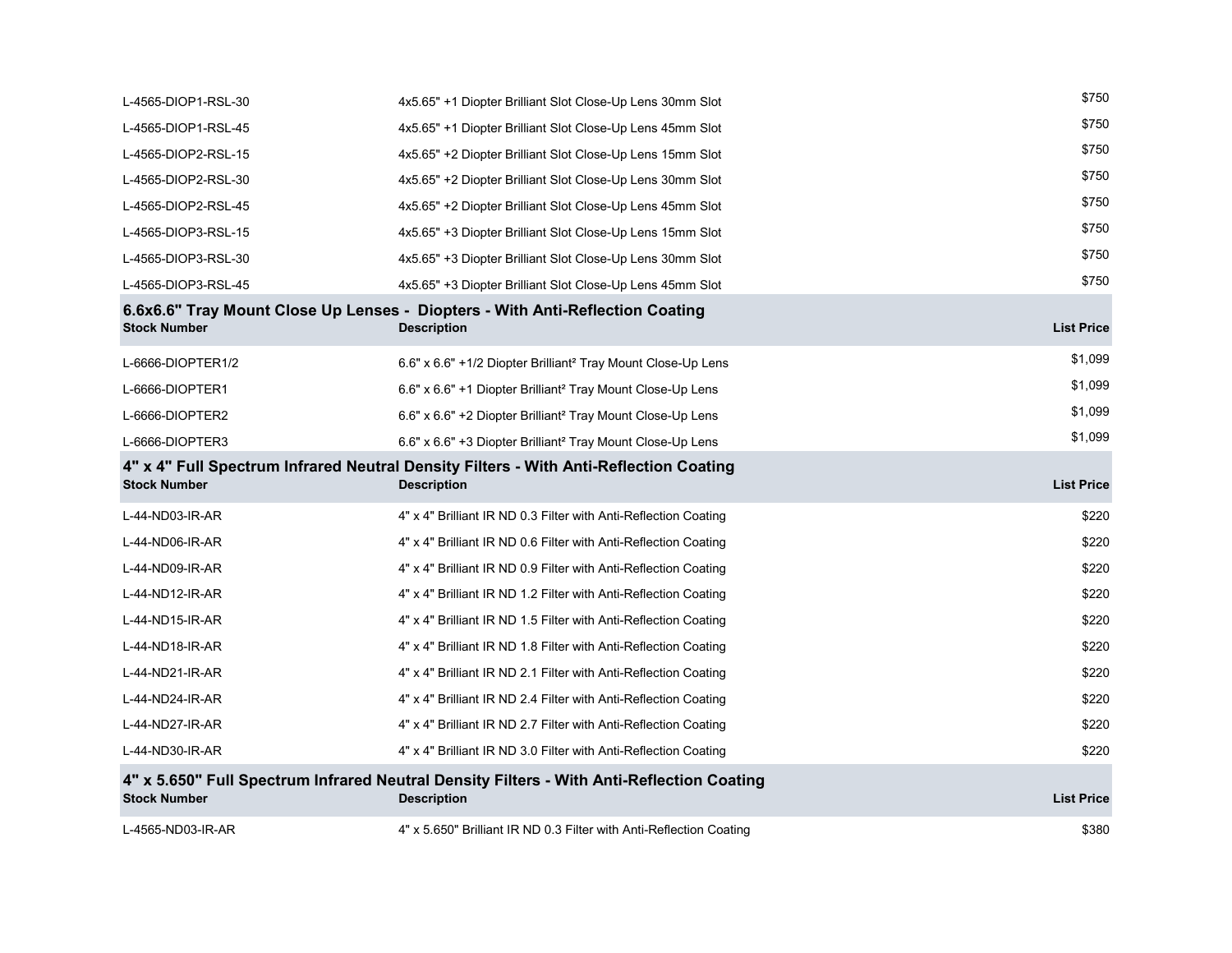| L-4565-ND06-IR-AR   | 4" x 5.650" Brilliant IR ND 0.6 Filter with Anti-Reflection Coating                                             | \$380             |
|---------------------|-----------------------------------------------------------------------------------------------------------------|-------------------|
| L-4565-ND09-IR-AR   | 4" x 5.650" Brilliant IR ND 0.9 Filter with Anti-Reflection Coating                                             | \$380             |
| L-4565-ND12-IR-AR   | 4" x 5.650" Brilliant IR ND 1.2 Filter with Anti-Reflection Coating                                             | \$380             |
| L-4565-ND15-IR-AR   | 4" x 5.650" Brilliant IR ND 1.5 Filter with Anti-Reflection Coating                                             | \$380             |
| L-4565-ND18-IR-AR   | 4" x 5.650" Brilliant IR ND 1.8 Filter with Anti-Reflection Coating                                             | \$380             |
| L-4565-ND21-IR-AR   | 4" x 5.650" Brilliant IR ND 2.1 Filter with Anti-Reflection Coating                                             | \$380             |
| L-4565-ND24-IR-AR   | 4" x 5.650" Brilliant IR ND 2.4 Filter with Anti-Reflection Coating                                             | \$380             |
| L-4565-ND27-IR-AR   | 4" x 5.650" Brilliant IR ND 2.7 Filter with Anti-Reflection Coating                                             | \$380             |
| L-4565-ND30-IR-AR   | 4" x 5.650" Brilliant IR ND 3.0 Filter with Anti-Reflection Coating                                             | \$380             |
| <b>Stock Number</b> | 6.6" x 6.6" Full Spectrum Infrared Neutral Density Filters - With Anti-Reflection Coating<br><b>Description</b> | <b>List Price</b> |
| L-6666-ND03-IR-AR   | 6.6" x 6.6" Brilliant IR ND 0.3 Filter with Anti-Reflection Coating                                             | \$600             |
| L-6666-ND06-IR-AR   | 6.6" x 6.6" Brilliant IR ND 0.6 Filter with Anti-Reflection Coating                                             | \$600             |
| L-6666-ND09-IR-AR   | 6.6" x 6.6" Brilliant IR ND 0.9 Filter with Anti-Reflection Coating                                             | \$600             |
| L-6666-ND12-IR-AR   | 6.6" x 6.6" Brilliant IR ND 1.2 Filter with Anti-Reflection Coating                                             | \$600             |
| L-6666-ND15-IR-AR   | 6.6" x 6.6" Brilliant IR ND 1.5 Filter with Anti-Reflection Coating                                             | \$600             |
| L-6666-ND18-IR-AR   | 6.6" x 6.6" Brilliant IR ND 1.8 Filter with Anti-Reflection Coating                                             | \$600             |
| L-6666-ND21-IR-AR   | 6.6" x 6.6" Brilliant IR ND 2.1 Filter with Anti-Reflection Coating                                             | \$600             |
| L-6666-ND24-IR-AR   | 6.6" x 6.6" Brilliant IR ND 2.4 Filter with Anti-Reflection Coating                                             | \$600             |
| L-6666-ND27-IR-AR   | 6.6" x 6.6" Brilliant IR ND 2.7 Filter with Anti-Reflection Coating                                             | \$600             |
| L-6666-ND30-IR-AR   | 6.6" x 6.6" Brilliant IR ND 3.0 Filter with Anti-Reflection Coating                                             | \$600             |
| <b>Stock Number</b> | 138mm Round Full Spectrum Infrared Neutral Density Filters - With Anti-Reflection Coating<br><b>Description</b> | <b>List Price</b> |
| L-138-ND03-IR-AR    | 138mm Brilliant IR ND 0.6 with Anti-Reflection Coating                                                          | \$350             |
| L-138-ND06-IR-AR    | 138mm Brilliant IR ND 0.6 with Anti-Reflection Coating                                                          | \$350             |
| L-138-ND09-IR-AR    | 138mm Brilliant IR ND 0.9 with Anti-Reflection Coating                                                          | \$350             |
| L-138-ND12-IR-AR    | 138mm Brilliant IR ND 1.2 with Anti Reflection Coating                                                          | \$350             |
| L-138-ND15-IR-AR    | 138mm Brilliant IR ND 1.5 with Anti-Reflection Coating                                                          | \$350             |
| L-138-ND18-IR-AR    | 138mm Brilliant IR ND 1.8 with Anti-Reflection Coating                                                          | \$350             |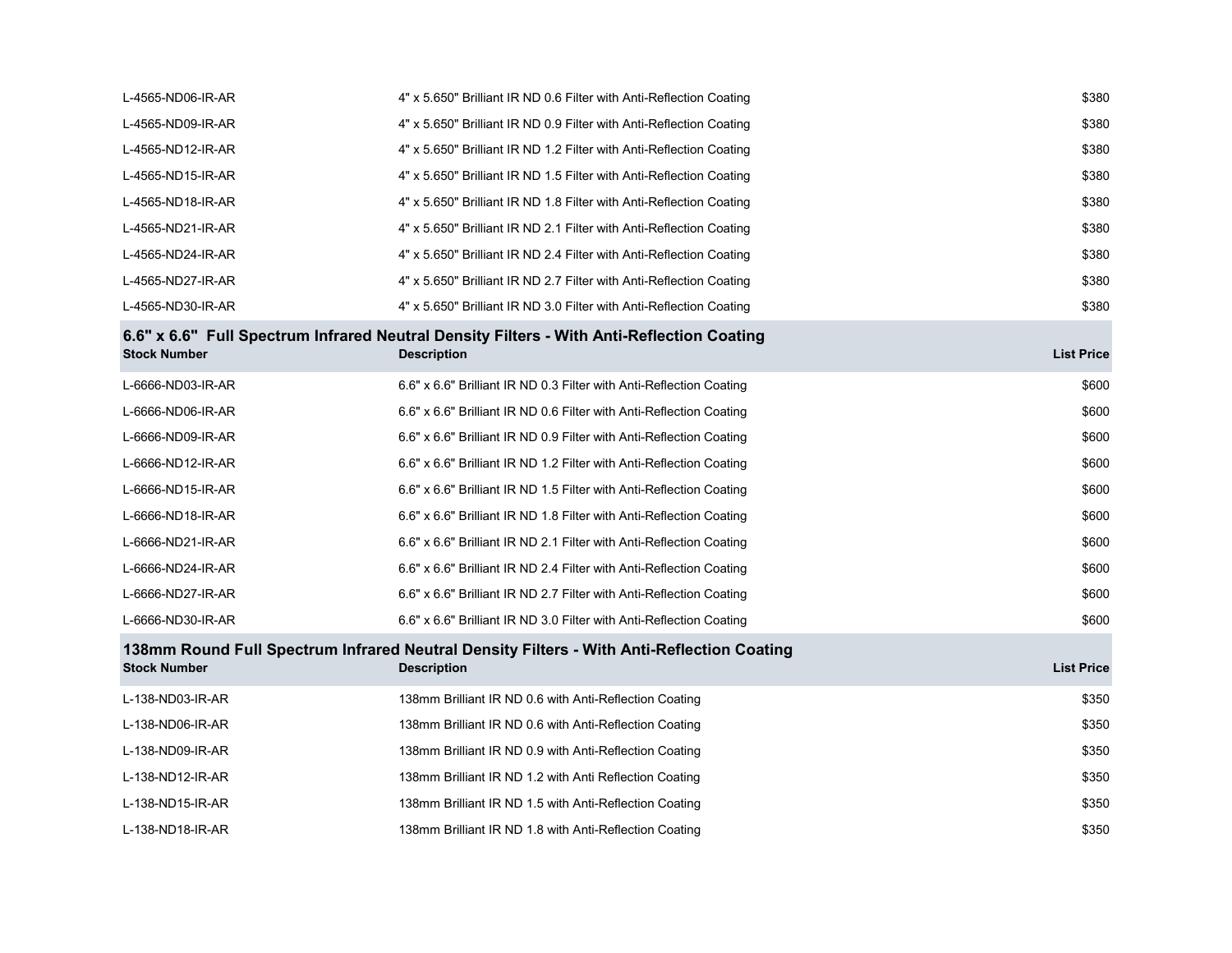| L-138-ND21-IR-AR                              | 138mm Brilliant IR ND 2.1 with Anti-Reflection Coating                                                         | \$350             |
|-----------------------------------------------|----------------------------------------------------------------------------------------------------------------|-------------------|
| L-138-ND24-IR-AR                              | 138mm Brilliant IR ND 2.4 with Anti-Reflection Coating                                                         | \$350             |
| L-138-ND27-IR-AR                              | 138mm Brilliant IR ND 2.7 with Anti-Reflection Coating                                                         | \$350             |
| L-138-ND30-IR-AR                              | 138mm Brilliant IR ND 3.0 with Anti-Reflection Coating                                                         | \$350             |
| <b>Stock Number</b>                           | 4.5" Round Full Spectrum Infrared Neutral Density Filters - With Anti-Reflection Coating<br><b>Description</b> | <b>List Price</b> |
| L-45-ND03-IR-AR                               | 4.5" Round Brilliant IR ND 0.3 Filter with Anti-Reflection Coating                                             | \$300             |
| L-45-ND06-IR-AR                               | 4.5" Round Brilliant IR ND 0.6 Filter with Anti-Reflection Coating                                             | \$300             |
| L-45-ND09-IR-AR                               | 4.5" Round Brilliant IR ND 0.9 Filter with Anti-Reflection Coating                                             | \$300             |
| L-45-ND12-IR-AR                               | 4.5" Round Brilliant IR ND 1.2 Filter with Anti-Reflection Coating                                             | \$300             |
| L-45-ND15-IR-AR                               | 4.5" Round Brilliant IR ND 1.5 Filter with Anti-Reflection Coating                                             | \$300             |
| L-45-ND18-IR-AR                               | 4.5" Round Brilliant IR ND 1.8 Filter with Anti-Reflection Coating                                             | \$300             |
| L-45-ND21-IR-AR                               | 4.5" Round Brilliant IR ND 2.1 Filter with Anti-Reflection Coating                                             | \$300             |
| L-45-ND24-IR-AR                               | 4.5" Round Brilliant IR ND 2.4 Filter with Anti-Reflection Coating                                             | \$300             |
| L-45-ND27-IR-AR                               | 4.5" Round Brilliant IR ND 2.7 Filter with Anti-Reflection Coating                                             | \$300             |
| L-45-ND30-IR-AR                               | 4.5" Round Brilliant IR ND 3.0 Filter with Anti-Reflection Coating                                             | \$300             |
| <b>Filter Adapters</b><br><b>Stock Number</b> | <b>Description</b>                                                                                             | <b>List Price</b> |
| L-70-05-00022                                 | Brilliant Thumb Screw Clamp - 95mm Barrel to 95mm x 1.0 Female.                                                | \$98              |
| L-110-CLAMP-45                                | Lever Clamp Adapter 110mm Barrel to 4.5" Filter                                                                | \$250             |
| L-114-CLAMP-45                                | Lever Clamp Adapter 114mm Barrel to 4.5" Filter                                                                | \$250             |
| L-95-TH-CLAMP-45                              | Thumb Screw Clamp Adapter 95mm Barrel to 4.5" Filter                                                           | \$196             |
| L-104-TH-CLAMP-45                             | Thumb Screw Clamp Adapter 104mm Barrel to 4.5" Filter                                                          | \$196             |
| L-114-TH-CLAMP-45                             | Thumb Screw Clamp Adapter 114mm Barrel to 4.5" Filter                                                          | \$196             |
| L-70-08-00001                                 | 100mm x 0.75 to 4.5" Filter Adapter - Requires clamp adapter                                                   | \$98              |
| L-70-01-00042                                 | 100mm x 0.75 to 4.5" Unmounted Filter Adapter - Requires clamp adapter                                         | \$98              |
| L-70-03-00001                                 | Brilliant Thumb Screw Clamp - 95mm Barrel to 100mm x 0.75 Female                                               | \$98              |
| L-70-03-00002                                 | Brilliant Thumb Screw Clamp - 104mm Barrel to 100mm x 0.75 Female                                              | \$98              |
| L-70-05-00022                                 | Brilliant Thumb Screw Clamp - 95mm Barrel to 95mm x 0.75 Female                                                | \$98              |